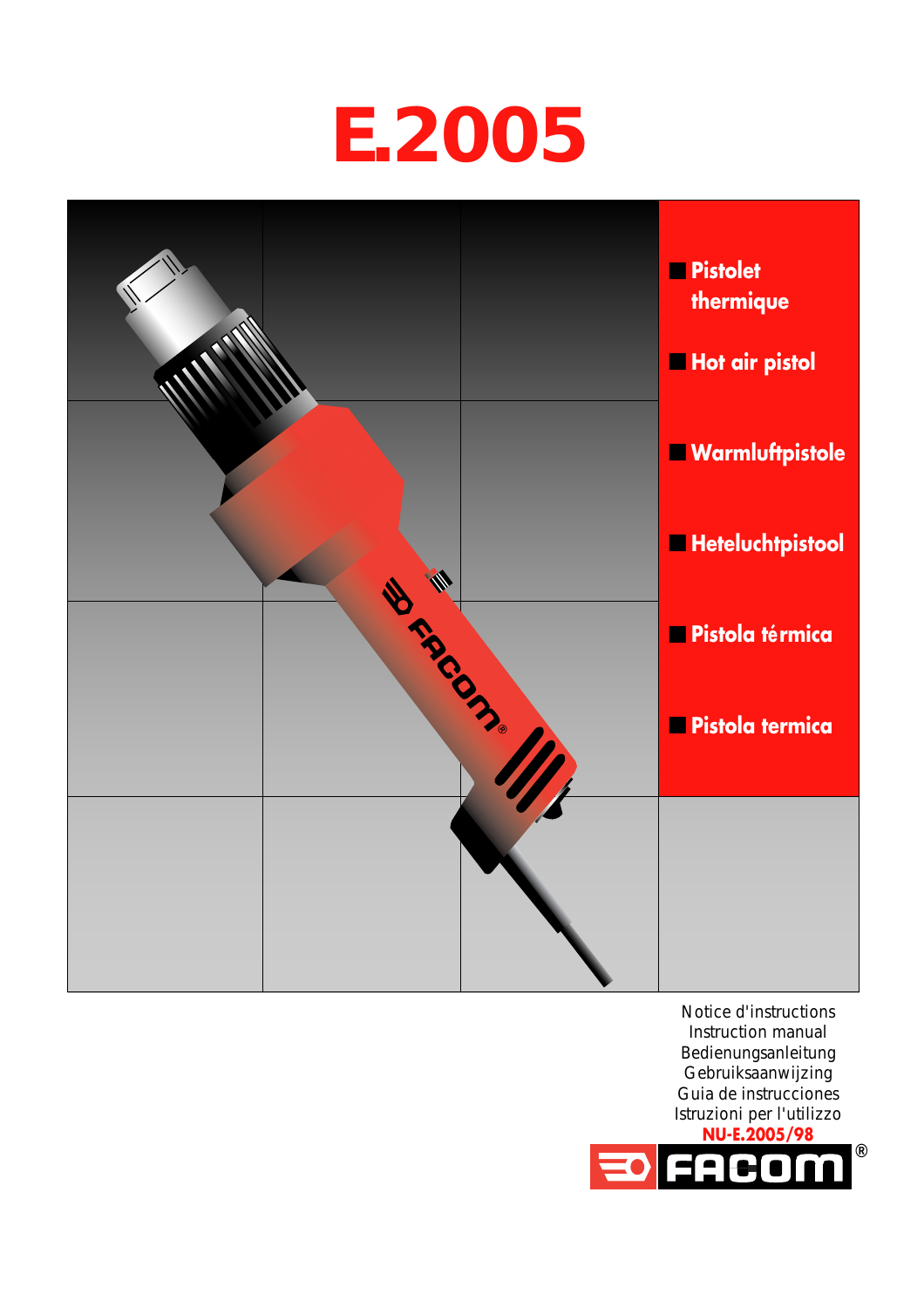

**Cet appareil est garanti pour 500 heures d'utilisation maximum. This apparatus is guaranteed for 500 hours of maximum use. Dieser Apparat wird 500 Stunden lang maximalen Gebrauch garantiert. Dit apparaat is verzekerd voor 500 uur van maximum gebruik. Este aparato está garantizado por 500 horas de uso máximo. Quest'apparecchio é garantito per 500 ore di utilizzazione al massimo.**





|                    |          |                                                      |           |          |                              |                 |                            |                     | <b>Utilisation - Use</b><br>Verwendung - Toepassing<br>Utilización - Utilizzo |                                                                                                                                                                                                                                                                                                                      |                                                                                                                                                                                                                                         |  |  |  |
|--------------------|----------|------------------------------------------------------|-----------|----------|------------------------------|-----------------|----------------------------|---------------------|-------------------------------------------------------------------------------|----------------------------------------------------------------------------------------------------------------------------------------------------------------------------------------------------------------------------------------------------------------------------------------------------------------------|-----------------------------------------------------------------------------------------------------------------------------------------------------------------------------------------------------------------------------------------|--|--|--|
| $\varnothing$ 33,8 | E.2005   | ß<br>ß                                               |           | 60<br>75 | $\overline{2}$<br>200<br>190 | 3<br>330<br>300 | 4<br>400<br>370            | 5<br>500<br>500     | 6<br>600<br>595                                                               |                                                                                                                                                                                                                                                                                                                      | N°1, 2, 3, 4                                                                                                                                                                                                                            |  |  |  |
|                    | E.2002B1 |                                                      | 60        |          | $\overline{2}$<br>170        | 3<br>270        | 4<br>330                   | 5<br>420            | 6<br>500                                                                      |                                                                                                                                                                                                                                                                                                                      | Diffuse l'air chaud en nappe mince.<br>Thin stream of hot air.<br>Flächenartige Warmluftverbreitung.<br>Dunne laag hete lucht.<br>Difunde el aire caliente en capa fina.<br>Diffonde uno strato sottile di aria calda.<br>N° 5, 6, 7, 8 |  |  |  |
|                    | E.2002B2 | $\parallel$<br>70<br>250<br>320<br>420<br>500<br>160 |           |          |                              |                 |                            |                     |                                                                               | La dérivation protège les surfaces sensibles.<br>Bypass protects heat-sensitive areas.<br>Schutz der empfindlichen Flächen durch die Ablenkung.<br>Omleiding beschermt hittegevoelige delen.<br>La derivación protege las superficies sensibles.<br>La derivazione protegge le superfici sensibili.<br>N° 5, 6, 7, 8 |                                                                                                                                                                                                                                         |  |  |  |
| 30<br>32           | E.2002B3 | $\mathbb{I}$                                         | 70<br>170 |          | $\overline{2}$<br>170<br>170 | 3<br>280<br>280 | 4<br>350<br>$350 \mid 440$ | 5<br>430            | 6<br>500<br>530                                                               |                                                                                                                                                                                                                                                                                                                      | Flux d'air chaud circulaire.<br>Circular stream of hot air.<br>Warmluftstrumumlauf.<br>Rondlopende heteluchtstroom.<br>Flujo de aire circular.<br>Flusso circolare di aria calda.<br>N° 9, 10                                           |  |  |  |
| Ø 20               | E.2002B4 | Ш                                                    | 70<br>80  |          | $\overline{2}$<br>180<br>190 | 3<br>280<br>280 | 4<br>360                   | 5<br>460<br>350 470 | 6<br>560<br>550                                                               |                                                                                                                                                                                                                                                                                                                      | Concentre l'air chaud.<br>Concentrated stream of hot air.<br>Bündelung der Warmluft.<br>Geconcentreede heteluchstroom.<br>Concentra el gire caliente.<br>Concentrato di aria calda.<br>$N^{\circ}$ 11, 12                               |  |  |  |

\* donné à titre indicatif / for information only / unverbindliche Angabe / uitsluitend ter informatie / dado a titulo indicativo / fornito a titolo indicativo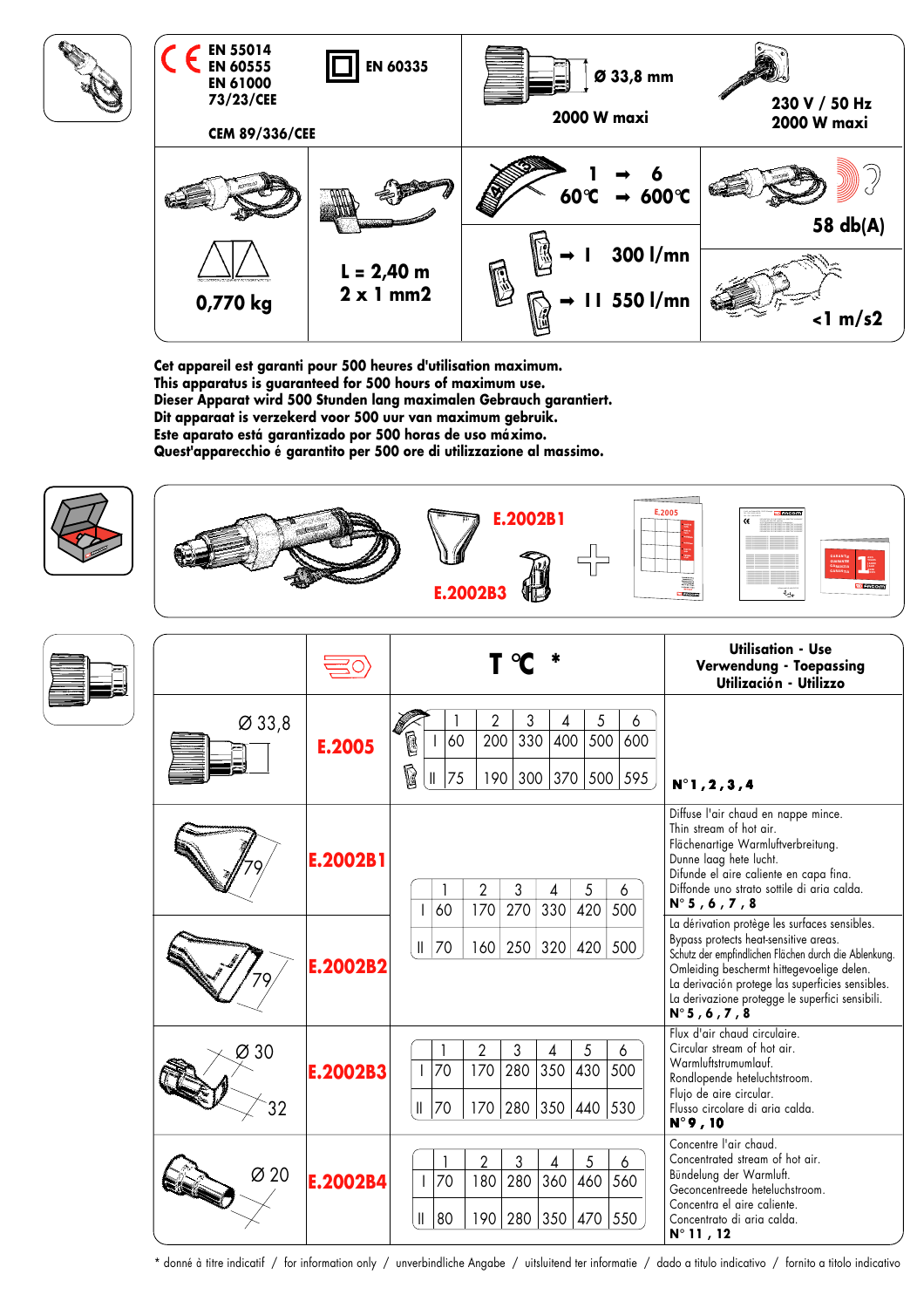



#### **ENTRETIEN**

- Garder votre machine propre. Tenir les aérations propres et dégagées Attention, certains produits d'entretien et solvants contenant entre autres : benzine, trichloréthylène, chlorure, ammoniaque, peuvent endommager les parties plastique.
- En cas d'anomalie électrique ou mécanique, stopper immédiatement et apporter la machine chez votre distributeur FACOM.

# **MANTENANCE + TROUBLE SHOOTING**

- Keep your machine clean. Keep the air vent openings clean and uncovered (some household cleaning products and solvents can damage plastic parts ; these products include benzine, trichloroethelene, chloride, amonium) - In the event of electrical or mechanical trouble, turn off the machine immediately and return it to your FACOM dealer.

## **INSTANDHALTUNG UND FEHLERSUCHE**

- Halten Sie Ihre Maschine sauber. Halten Sie die Luftschlitze sauber und offen (einige Haushaltsreiniger und Lösungsmittel können die Kunststoffteile beschädigen; diese Produkte enthalten u.a. Benzin, Trichloroethelene, Chloride, Amonium)
- Im Falle einer elektrischen oder mechanischen Störung, Maschine sofort ausschalten und Ihrem FACOM - Händler bringen.

## **ONDERHOUD + STORINGEN**

- Houdt uw machine schoon. Houd de ventilatie-openingen schoon en onbedekt (sommige reinigings- en oplosmiddelen bevatten o. a. wasbenzine, trichloorethyleen, chloride en amonia, hetgeen de kunststof onderdelen kan aantasten)
- In geval van electrische of mechanische storing, de machine onmiddellijk afzetten en naar uw FACOM dealer brengen.

## **MANTENIMIENTO**

- Mantener limpia la maquina. Mantenga limpias y libres las aberturas de aire (algunos productos de limpieza pueden ocasionar daño a los accesorios y piezas de plastico; estos productos contienen entre otras cosas benzoato, tricloruro etilico, cloruro, amoniaco).
- En caso de anomalia electrica o mecánica, pare inmediatamente y lleve su máquina a su distribuitor FACOM

#### **MANUTEZIONE E PRECAUZIONI D'USO**

- Tenete pulito l'utensile. Tenete libere e pulite le griglie di ventilazione (alcuni prodotti normalmente usati per la casa potrebbero arrecare danni quali; benzina, trielina, candeggina, ammoniaca)
- In caso di anomalia elettrica o meccanica, fermate immediatamente e portate la macchina dal Vostro distributore FACOM.